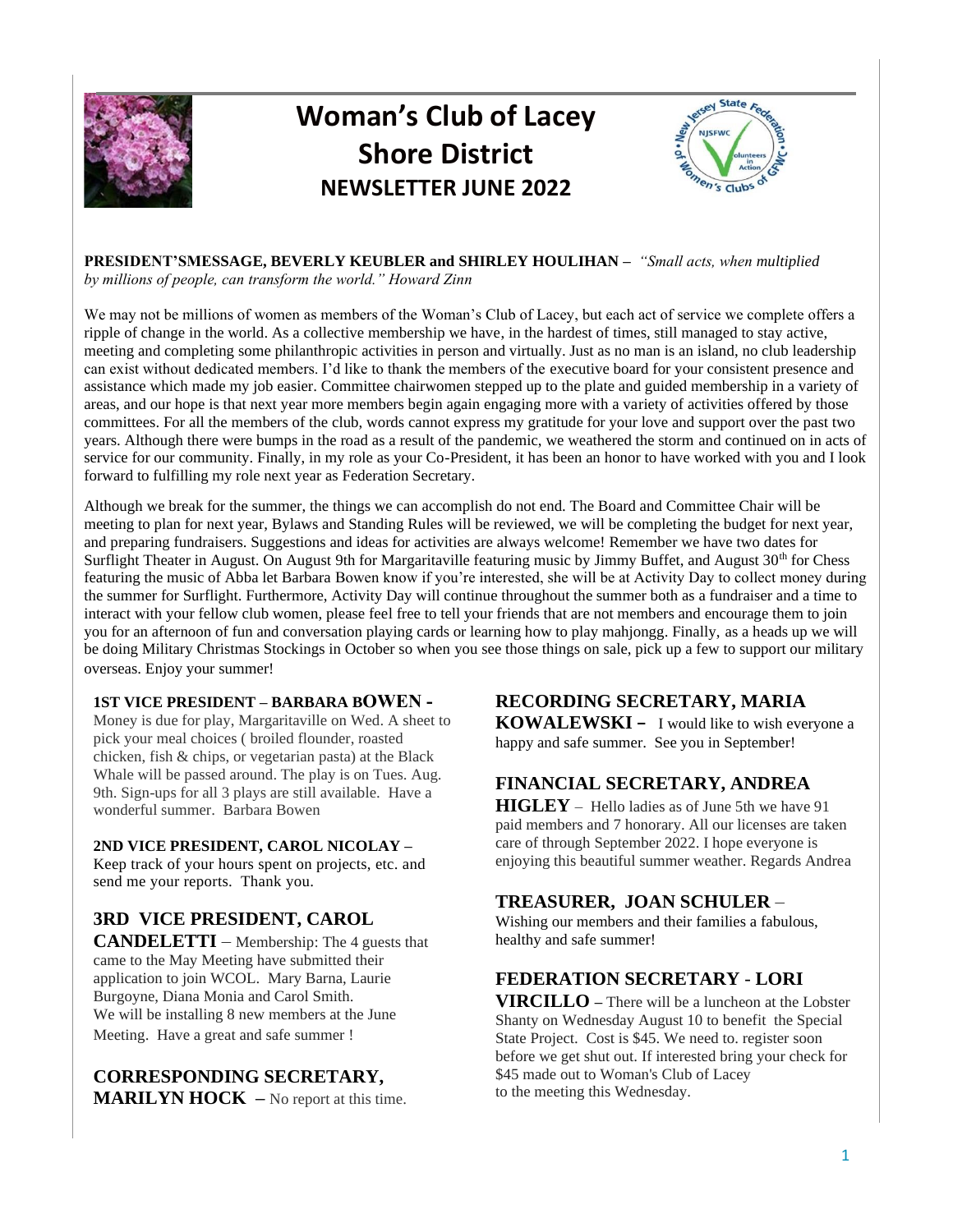## **COMMUNITY SERVICE PROGRAMS**

#### **ARTS & CULTURAL:**

The May 20th presentation of **"Beyond the Sea" - The Life and Times of Bobby Darin** was a success! Everyone had a great time, and we packed the house and raised \$1,114.00 after expenses. We will continue to look for more fundraisers like this and bring you more entertainment in the upcoming year. Thank you to everyone who helped with the project as well as all who baked delicious treats. Take a peek at

the website for some photos**. Jo Facciolli, Chairperson**

#### **ARTS PERFORMING:**

**MUSIC: Christine Urban -**

## **CONSERVATION: Joyce Huffert, Diane Moser, Diane Bauerhuber, Fran Geduldick** –

#### **EDUCATION: Debbie Smith and Lori**

**Vircillo** – Hope everyone stays well and has a nice summer!

#### **ENVIRONMENTAL ISSUES:**

**Shirley Houlihan** - The Spotted Lanternfly This insect has the potential to greatly impact agricultural crops and hardwood trees. SLF feeds on the plant sap of many different plants including grapevines, maples, black walnut, and other important plants in NJ. While it does not harm humans or animals, it can reduce the quality of life for people living in heavily infested areas.

SLF is a serious invasive pest with a healthy appetite for our plants and it can be a significant nuisance, affecting the quality of life and enjoyment of the outdoors. The spotted lanternfly uses its piercing-sucking mouthpart to feed on sap from over 70 different plant species. It has a strong preference for economically important plants and the feeding damage significantly stresses the plants which can lead to decreased health and potentially death. As SLF feeds, the insect excretes honeydew (a sugary substance) which can attract bees, wasps, and other insects. The honeydew also builds up and promotes the growth for sooty mold (fungi), which can cover the plant, forest understories, patio furniture, cars, and anything else found below SLF feeding.

If you see a Spotted Lanternfly, help us Stomp it Out! ~ [https://www.nj.gov/agriculture/divisions/pi/prog/pests](https://www.nj.gov/agriculture/divisions/pi/prog/pests-diseases/spotted-lanternfly/)[diseases/spotted-lanternfly/](https://www.nj.gov/agriculture/divisions/pi/prog/pests-diseases/spotted-lanternfly/)

More Information and pictures regarding the life cycle of this insect can be found at

[https://www.nj.gov/agriculture/divisions/pi/prog/pests](https://www.nj.gov/agriculture/divisions/pi/prog/pests-diseases/spotted-lanternfly/about/)[diseases/spotted-lanternfly/about/](https://www.nj.gov/agriculture/divisions/pi/prog/pests-diseases/spotted-lanternfly/about/)

#### **HOME LIFE: Carol Jones, Sheila**

**Anderson** – Have a great summer and continue to collect the following throughout the summer: eyeglasses, aluminum tabs (pop the can's lid) and cell phones and bring to the September meeting. Every donation counts! Thanks everyone!

## **NURSING HOME: Sally Blood, Joyce**

**Huffert and Andrea Higley** – In need of the following items: toiletries, toothpaste, toothbrushes, stuffed animals, dolls and gently used clothing. Please collect during the summer and bring the items to our general meetings.

## **INTERNATIONAL OUTREACH:**

**Carol LaVelle** – Wishing everyone a safe & happy summer!

#### **LITERATURE: Nancy Conway, Fran**

**Celantano –** Literature has no new book, but will be holding a potluck picnic on Tuesday, June 21 12:30 PM at the community center. I will have a new list of books for us to choose from. If you have not signed up to bring something, please see me at the meeting at Captains Inn. Wishing everybody a wonderful summer.

**PUBLIC ISSUES: Carol Crotty** – At our May meeting members contributed 95 cans of tuna and 16 miscellaneous items. Great participation. Thank you.

#### **N.J. Sharing Network: Jo Facciolli, Dot VanBlarcom and Joan Schuler** - No Report.

**Wrapped in Love** – A donation of 25 blankets is being sent to the N.J. Sharing Network this week.

#### **STANDING COMMITTEES**

## **COMMUNITY IMPROVEMENT PROGRAM:**

#### **Mariana Marzacco, Chairperson 50/50/ Raffle for Multiple Disability Program**

Congratulations to Linda Hruska on winning \$125.00 at our May 50/50 raffle. Please remember that the proceeds from the 50/50 help support the Multiple Disability Programs for the high school and middle school levels. Your support is greatly appreciated.

**DOGGIE ANGELS: Lil Campbell, Rachel Clemmer and Rae Mauri –** Thanks for all the great stuff you have been donating. It sure makes our life a lot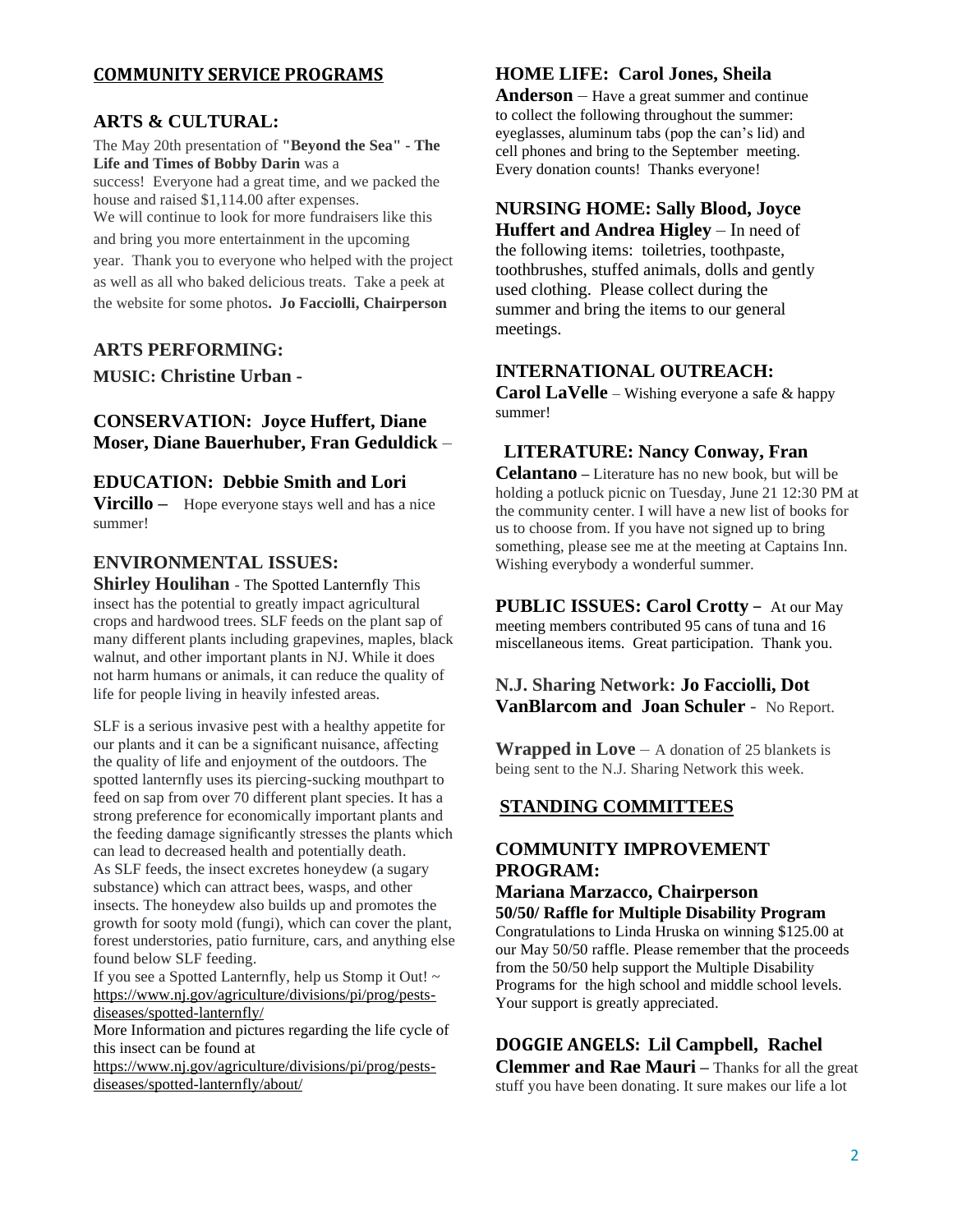better. We love the treats and toys. Sincerely, The Animals at the Pop Corn Zoo.

#### **BY LAWS/PARLIAMENTARY:**

**Ellena DiCicco -** To all members of Lacey Township Woman's club, have a happy, safe and healthy Summer and we will see you in September. Parliamentary Ellena

#### **EULOGIES: Nancy Fortin -**

**NEWSLETTER: Joan Schuler**. Please forward information to [jschuler13@gmail.com](mailto:jschuler13@gmail.com) or 1-609-661-2100 by the Friday before the General Meeting date. Thank you.

## **REGISTRATION/PHONE: Lil Campbell, Nancy Conway**

#### **COMMUNICATIONS: Jo Facciolli**

If you are not receiving emails from the Club, make sure I have your email address. . [Jof1217@comcast.net](mailto:Jof1217@comcast.net)

**Lacey Day** - September 24th, 2022, Gille Park. Once again, we will share a table at with the N.J. Sharing Network. More information to come over the summer.

**Website**: Please review for your department and let me know if there are any corrections or changes. Check out the photos of each event. Also, if you wish to advertise your fundraiser on the website, you must send me your information.

**Advertising and Publicity** - If you are hosting a fundraiser, please send the information to Jo Facciolli for advertising if needed.

**Photographer: Linda Hruska –** .

**Facebook: Carol Candeletti**

**Roving Reporter**: **Joan Engelhardt –** I just wanted to thank the many ladies that I interviewed this past year. Christine Urban who chairs the holiday show. Joan Schuler who keeps busy with the newsletter and being treasurer. Sally Blood who visits nursing homes with gifts for the residents. Debbie Smith who collects books for education and heads the postal contest. Jo Facciolli who just recently arranged the interesting Bobby Darin event. Also, my friend Lillis Campbell who collects items for the Popcorn Zoo and plans those great luncheons at Captains Inn. If I didn't mention your name, I do appreciate the time you gave me for the interview and learning about your personal lives.

Wishing everyone a safe and healthy summer. May happier times be just around the corner.

#### **DOMESTIC & SEXUAL VIOLENCE AWARENESS AND PREVENTION:**

\*PLEASE Take a minute to call your State Senator(s) at 202-224-3121. Ask them to VOTE FOR COMMON SENSE GUN LAWS.

**Domestic Violence - Nancy Fortin** - If you or anyone you know is experiencing abuse of any kind, help is available. The **National Domestic Violence** Hotline is available round the clock, every day of the year with confidential support and resources at **1- 800-799-SAFE (7233) or online at [www.TheHotline.org](http://www.thehotline.org/)**

#### **Providence House: Maddie Stapleton and**

**Carol Candeletti -** We will be collecting Paper towels and laundry detergent through summer. A goal was set to receive 100 Paper towels and 50 Laundry detergent. To date we have 44 Paper towels and 10 Laundry detergent.

#### **COVENANT HOUSE: Helen DelaCruz**

#### **SPECIAL COMMITTEES FUNDRAISING EVENT CHAIRS:**

#### **CALENDAR CLUB: Beverly Keubler -**

## **MONTHLY BASKET RAFFLES**

**Laurie Burke, Carol Setzer –** Congratulations to our lucky winner for May who was Joyce Huffert.

**TRIPS: Barbara Bowen –** Surflight!

**ACTIVITY DAY: Lina Kazala –** Have fun learning or playing Mah Jongg or cards Mondays from 12-3:30. Remember, we play all summer except for holidays. Our new location which is warm, sunny and bright and a great place to gather is the Charles Smith Community Center on Lacey Road across from the library. We will play every Monday except for Memorial Day, May30, July 4 and Labor Day (\$2 fundraiser donation).